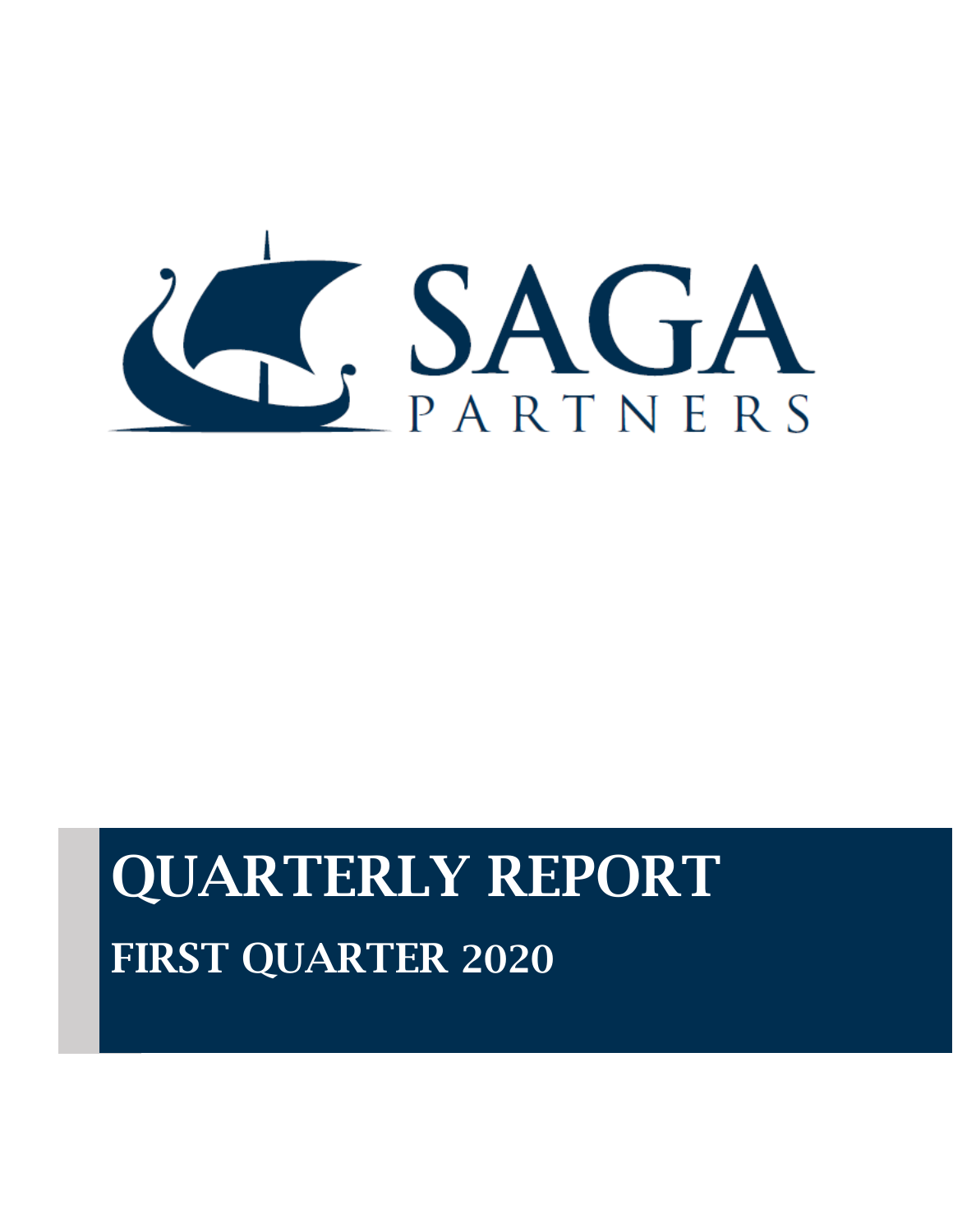# 1Q20 Results

During the first quarter of 2020, the Saga Portfolio ("the Portfolio") decreased 27.8% gross of fees. This compares to the overall decrease, including dividends, for the S&P Smallcap 600 Index and S&P 500 Index of 32.6% and 19.6%, respectively.

The cumulative return since inception on January 1, 2017 for the Saga Portfolio is 41.7% gross of fees compared to the S&P Smallcap 600 Index and S&P 500 Index of -14.3% and +23.2%, respectively. The annualized return since inception for the Saga Portfolio is 11.3% gross of fees compared to the S&P Smallcap 600 and S&P 500's respective -4.6% and 6.6%.



Source: S&P Dow Jones Indices LLC \*Saga Portfolio serves as a model for client accounts. Returns calculated gross of fees. Assuming 1.5% AUM fee since inception would provide an annualized net return of 9.8%. S&P Smallcap 600 and S&P 500 performance include dividends.

# Market Commentary

We were originally planning on switching to semi-annual letters to put less emphasis on shorterterm results. However, given recent events related to the COVID-19 pandemic and its significant impact to shorter-term results in the public markets, we think investors may welcome another quarter of the Saga philosophy and our thoughts surrounding the current situation.

During the last quarter, the S&P 500 experienced the fastest decline of over 30% in the history of the stock market and the second largest single day loss ever. A sharp drop in the stock market is typically broad-based and affects most stocks. Shares of businesses related to hospitality, "nonessential" retail, and travel have been particularly hard hit as they have been directly impacted by the stay at home orders and government mandated shutdowns of the economy.

We have little to add to the evolving dialogue surrounding the virus' health implications. Even the certified epidemiologists seem to be struggling to wrap their heads around the virus, which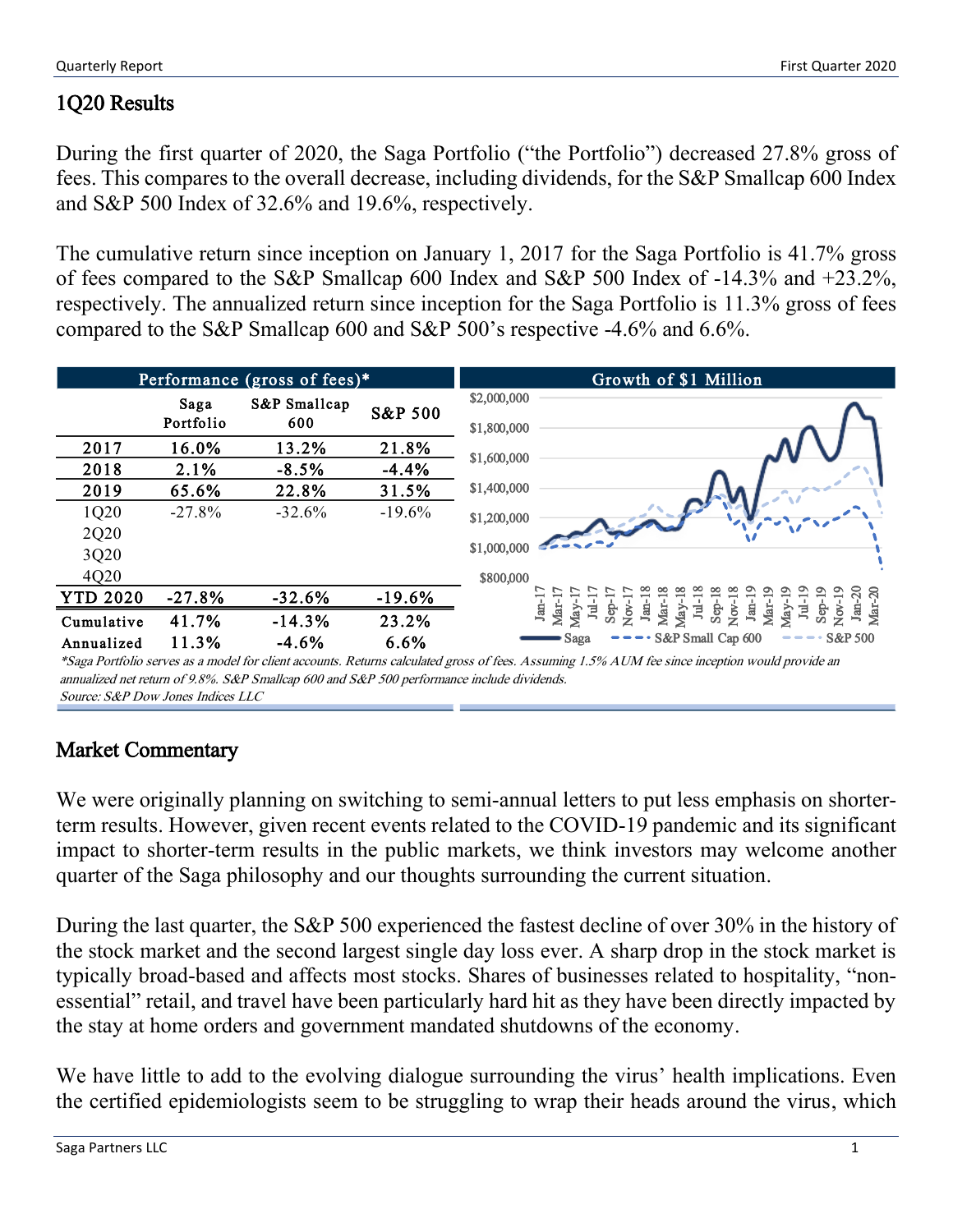no one had heard of before last December. Our basic understanding is the virus is very contagious and while not very harmful to the majority of people, can be very harmful to those with compromised immune systems and the elderly, potentially overwhelming hospital systems in badly affected areas.

Regarding the economy, it is pretty apparent that the U.S. and much of the world has entered a recession. Recessions are technically defined as two or more quarters of declines in gross domestic product (GDP) and are certain to occur from time to time. It's no surprise that when the government requires many businesses to stop operating and most people to stay home, aggregate demand and output will decline substantially.

No recession is the same though many share similar characteristics, such as decreased business activity, increased bankruptcies, and higher unemployment. The Great Recession in 2008-2009 was largely the result of overleveraged households surrounding the real estate bubble, while the one facing us today is the result of a health pandemic that has effectively shut down much of the economy and delivered a demand shock to many businesses.

During this period there will be lower capital expenditures, cash flows will dry up, if not turn negative, and unemployment figures will rise to levels never experienced before. In response, the Fed and Government are attempting to maintain liquidity in the financial system and provide aid to stabilize the economy during its mandated break.

It's doubtful this scenario made it into any 2020 economic forecasts and rightly so. If every investment or business decision considered the chance of a global pandemic, little activity would take place. Imagine a scenario where a cyber-attack took down the global internet infrastructure for an indefinite amount of time. What would Google, Facebook, or the countless other internetfacing companies look like? That is the equivalent to what the airlines and non-essential brick  $\&$ mortar retailers are facing with revenues dropping to zero in the blink of an eye.

Significant selloffs are a reminder that anything can happen to market prices in the short-term. Crazy things can occur when there is a price quote minute-by-minute. When managing an investment portfolio, one must be able to survive any scenario in order to succeed. Although this basic idea seems simple and is crucial to long-term investing success, during times of easy money and upbeat outlooks, many may attempt to juice returns by using leverage in the form of margin debt or options. That is not something we will ever consider for a stock portfolio even if it might help boost returns over the long run. It reminds us of the quote Howard Marks often cites, "never forget the 6-foot man who drowned crossing the stream that was 5 feet deep on average." By simply managing an unleveraged, long-only stock portfolio, we have the important advantage of ignoring the market when we want to or taking advantage of it when an opportunity presents itself.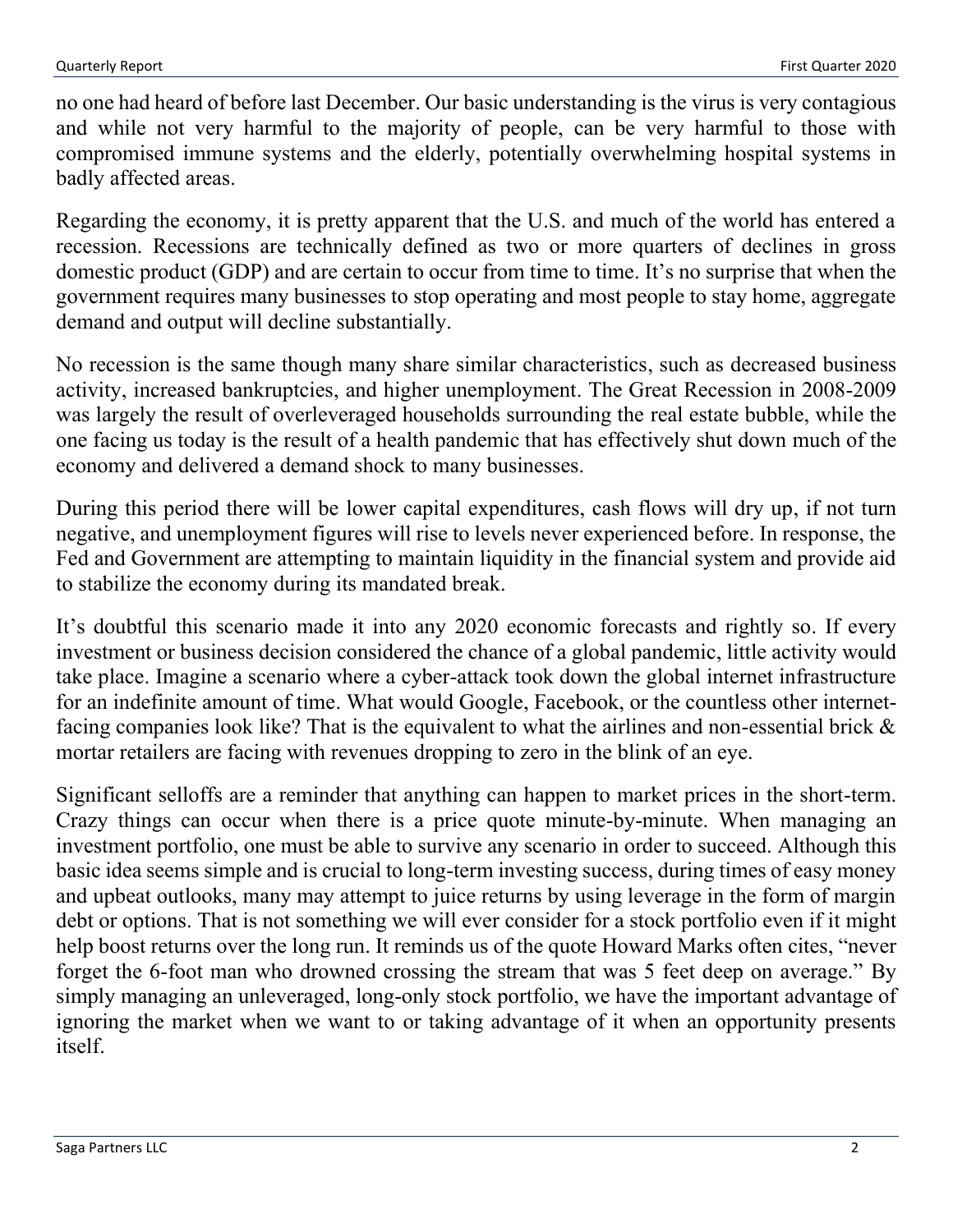### Investing versus speculating

About 400 years ago, the first formal stock exchange was established in Amsterdam, which made it far easier to transfer ownership in public companies at the going market price. Everyday people could participate in the compounding machine of the market economy. While this opened up opportunity for more people to share in the prosperity of businesses, the formation of the stock exchange reinforced some of human nature's more primitive and less desirable qualities, such as: greed, jealousy, herd behavior, and desire to get rich quick by gambling.

The formation of stock exchanges quickly divided participants into two camps: investors and speculators. Investors take ownership in companies to participate in the growth in earnings power and dividends of a company. They view themselves as owners of companies, not renters of stocks. Alternatively, speculators do not care about where the price of a stock is trading relative to its intrinsic value but where they think other people think the price of a stock will be next quarter or year. They price stocks based on their expectations of what they think other people's expectations are likely to be. It's a zero-sum game with few, if any, consistent winners.

The South Sea bubble of 1720 is probably one of the most prototypical examples of speculation. The South Sea Company was a British joint stock company that was granted a monopoly to trade with the islands in the "South Sea" and South America. There was no realistic prospect that trade would take place given Britain's involvement in the War of Spanish Succession and Spain and Portugal controlled most of South America. It was actually a scheme based on persuading people to swap government debt for shares in the company. Officials were incentivized to talk up the share price with persuasive salesmen spreading enthusiasm and high expectations for the value of potential trade in the New World, causing a buying frenzy. The stock price increased from about [£1](https://en.wikipedia.org/wiki/Pound_sign)00 to [£1](https://en.wikipedia.org/wiki/Pound_sign),000 in less than a year, but left many investors ruined when shares quickly cratered back to [£1](https://en.wikipedia.org/wiki/Pound_sign)00.

Not even Isaac Newton, considered one of the brightest scientists in history, was immune to these all too natural human tendencies. He participated earlier in the bubble and cashed out with 100% profit as market prices went to what seemed to be unjustified levels in his opinion. However, as prices continued to advance, the pain of not participating in easy profits resulted in him investing what is estimated to be much of his fortune near the peak of the bubble. Upon the subsequent crash, he ended up losing nearly everything. Newton famously said, "he could calculate the motions of the heavenly bodies, but not the madness of people." If one of the smartest people in history isn't immune to these emotions, we do not even want to tempt ourselves by trying to buy things based simply on the belief we know where the price of shares will trade tomorrow.

Speculation is a very crowded game of mass psychology that distorts the investing process and in which even geniuses are susceptible to its deceivingly easy fortunes. We've seen countless examples of people give in to these temptations. Once one becomes more and more concerned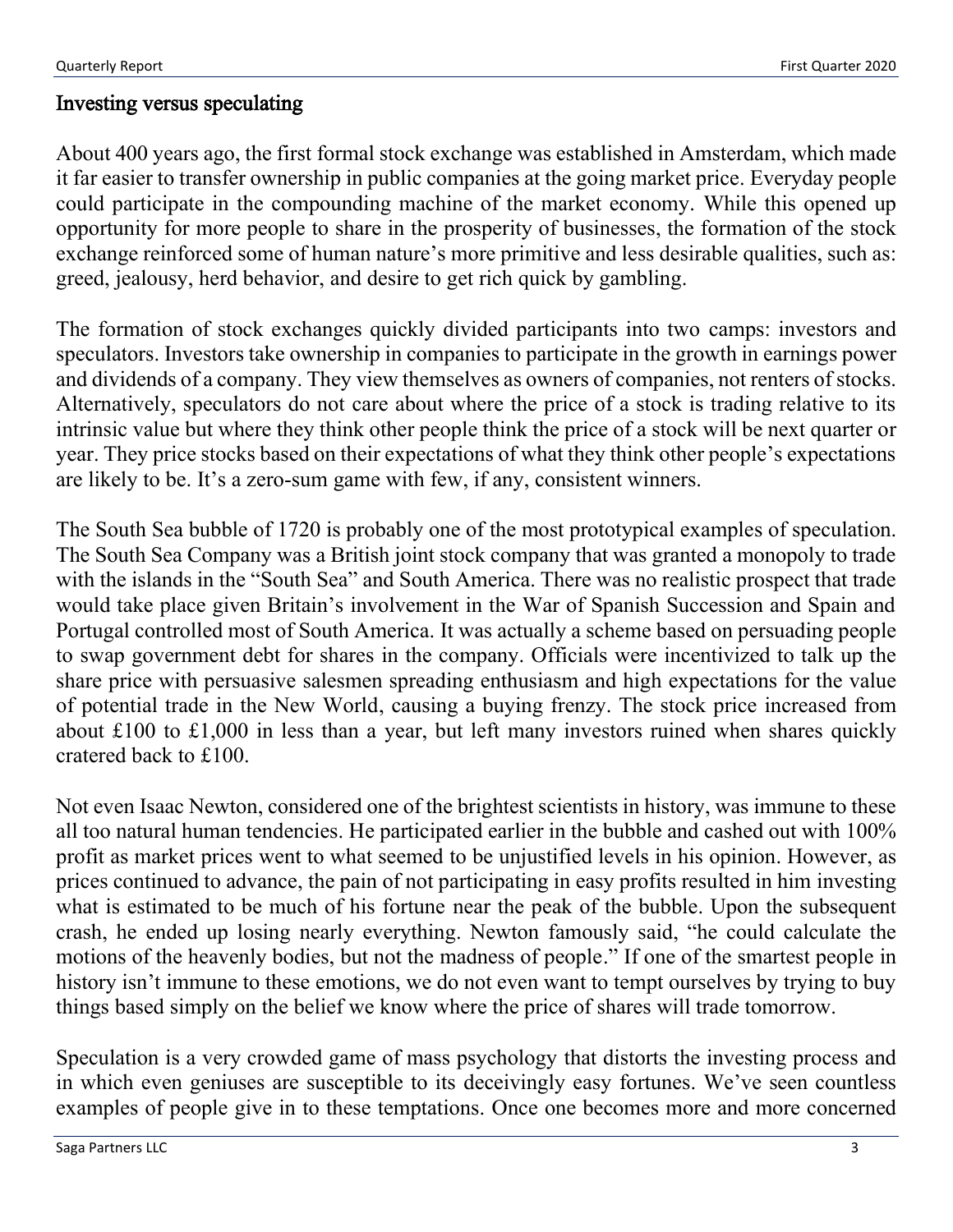with where stocks are going to trade next, they are getting farther away from thinking as a business owner and more like a speculator. For the truly long-term investor, all that matters in investing is where the price of shares is trading relative to the intrinsic value of the company, not whether shares will move up or down tomorrow or next week.

#### Timing the market

Speculation can arise from both euphoria and fear. The biggest mistakes in investing are often not based on what you know or don't know but by how you behave in both good times *and* bad. Given the unprecedented health pandemic and economic lockdown, we understand the feelings of fear and uncertainty one may have. While it may be tempting to react to the frightening headlines by selling stocks in favor of "safer" assets like cash, such a strategy has proven to be deeply flawed historically.

If anything can be learned from studying market history, panics, and recessions, reacting to one's emotions in fear of further price declines in an attempt to wait for the storm to pass is exactly the opposite action that should be taken. Similarly, reacting to one's emotions during good times from fear of missing out on further price increases is not a good idea. The market may continue to be volatile over the near-term with substantial ups and downs. We have no sense for which direction the market may turn over the next twelve months, and that has always been our view.

Below is the chart we provided last quarter showing the S&P 500 Index and historical drawdowns since 1987, now including the recent 35% decline.



Source: Saga Partners, Factset Research Systems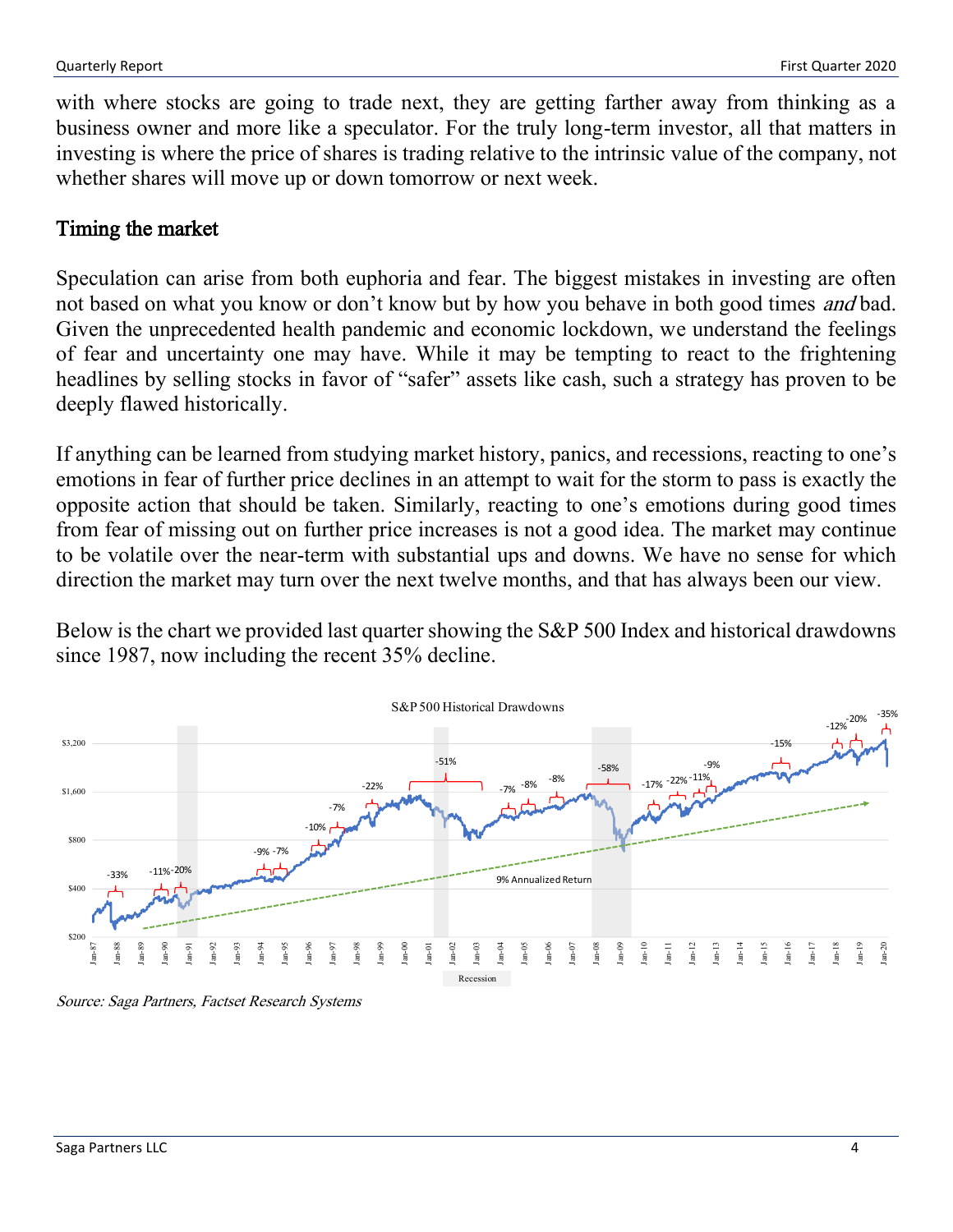During this period, the S&P 500 has provided a 9% compounded annual return (CAGR) including dividends. This is as good of a result as anyone could have imagined, generating enormous wealth for those who participated, despite including three recessions, likely four if we are currently in one, and two of the great market bubbles of the past century.

Despite this highly favorable result, very few investors fully participated. Equity fund investors underperform the market by a huge margin. Blackstone produced a report in which they showed that even though the average equity mutual fund in the U.S. averaged 8.2% annually over the last 30 years, investors who invested in these funds averaged only 2%. Another study showed the average equity investor return has underperformed the market by over 4% annually. These significantly lower returns are largely a result of the natural human tendency to chase performance and avoid any setbacks i.e. trying to time the market. The error of omission by not investing in stocks in an attempt to time the market has likely lost investors more money than any realized losses themselves.

Even with the long-term upward trend, the stock market is littered with frequent drawdowns, corrections, and bear markets. There is a 10%+ correction every two years on average, and about half of those will be a 20%+ decline, which have occurred every four to five years.

Since these drawdowns occur regularly, people attempt to avoid these declines by buying and selling based when they "feel" a correction is about to happen. Of course average is not a fixed time frame. There can be long periods with little downward movement. Maybe after 2-3 years of strong returns, commentators will start saying we are due for a correction, suggesting investors should move to cash. Perhaps another 2-3 years will pass with strong market returns as one waits on the sidelines trying to control feelings of missing out on easy money, ready to buy back in at the first sign of a down market.

Not only do investors often hold cash in fear of future corrections, during such drawdowns it is common for them to sell what stocks they own in an effort to protect their wealth, waiting for the bottom to pass…a double whammy to long-term returns. We've heard many people say they believe stocks will be worth far more than current prices in five or ten years, but they think stocks have not bottomed yet so are waiting for another 10-20% decline before buying. The thing about market bottoms is they are only known with the help of hindsight.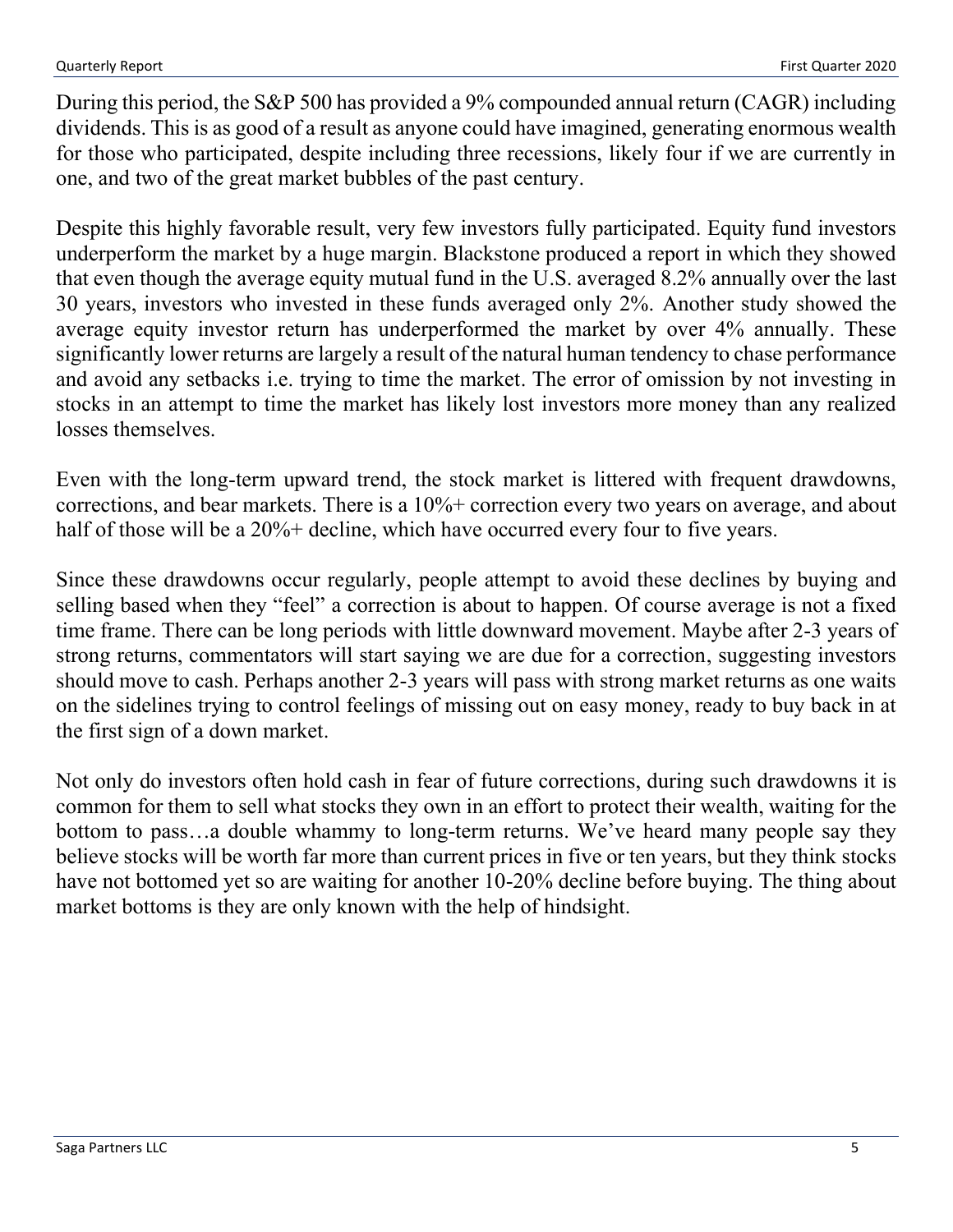Carl Richards from the New York Times illustrated the cartoon below that depicts people's natural instinct to buy when news is good and sell after bad news, reacting to their fear and greed.



Source: New York Times by Carl Richards

It is a big mistake to look at what is going on in the economy today and then decide whether to buy or sell stocks. A bad economy and down market can be your friend if it provides an attractive investment opportunity. It does not make a lot of sense to wait to buy into a great business at an attractive price for the potential that it gets more attractive tomorrow. One should decide whether to buy or sell stocks based on how much they are getting for their money, as in where shares are trading relative to their intrinsic value. The important thing is to have the right long-term outlook.

Volatility is a big advantage to investing in the public markets, but those who become affected by market fluctuations and then make decisions based on them turn it into a disadvantage. If you buy stocks understanding they are susceptible to large price fluctuations, with the expectation they will appreciate over a period of many years, it will likely shield you from any desire to act during market extremes. Just as anyone running for President of the United States should expect roughly half the country to disagree with him or her, public equity investors should expect that stock prices are susceptible to large price fluctuations based on little more than sudden changes in current sentiment.

Some may argue that as the risks of the pandemic grew more apparent in mid-February the prudent thing would be to sell or hedge one's positions. This same logic could be applied to selling when risks of the Chinese trade war arose, potentially rising interest rates, or the numerous other headline risks that appear frequently. This reasoning also misses the point that one is able to sell near market highs and buy back in at the lows with full clarity.

If trying to time the downturn, the question is when does one buy back into the market? Should one have bought the dip when the market dropped 4% on February 24? Recent history suggested buying the dips has been very profitable, although simply being invested has been even more profitable. Was March 9, the second largest single day decline in stock market history, a good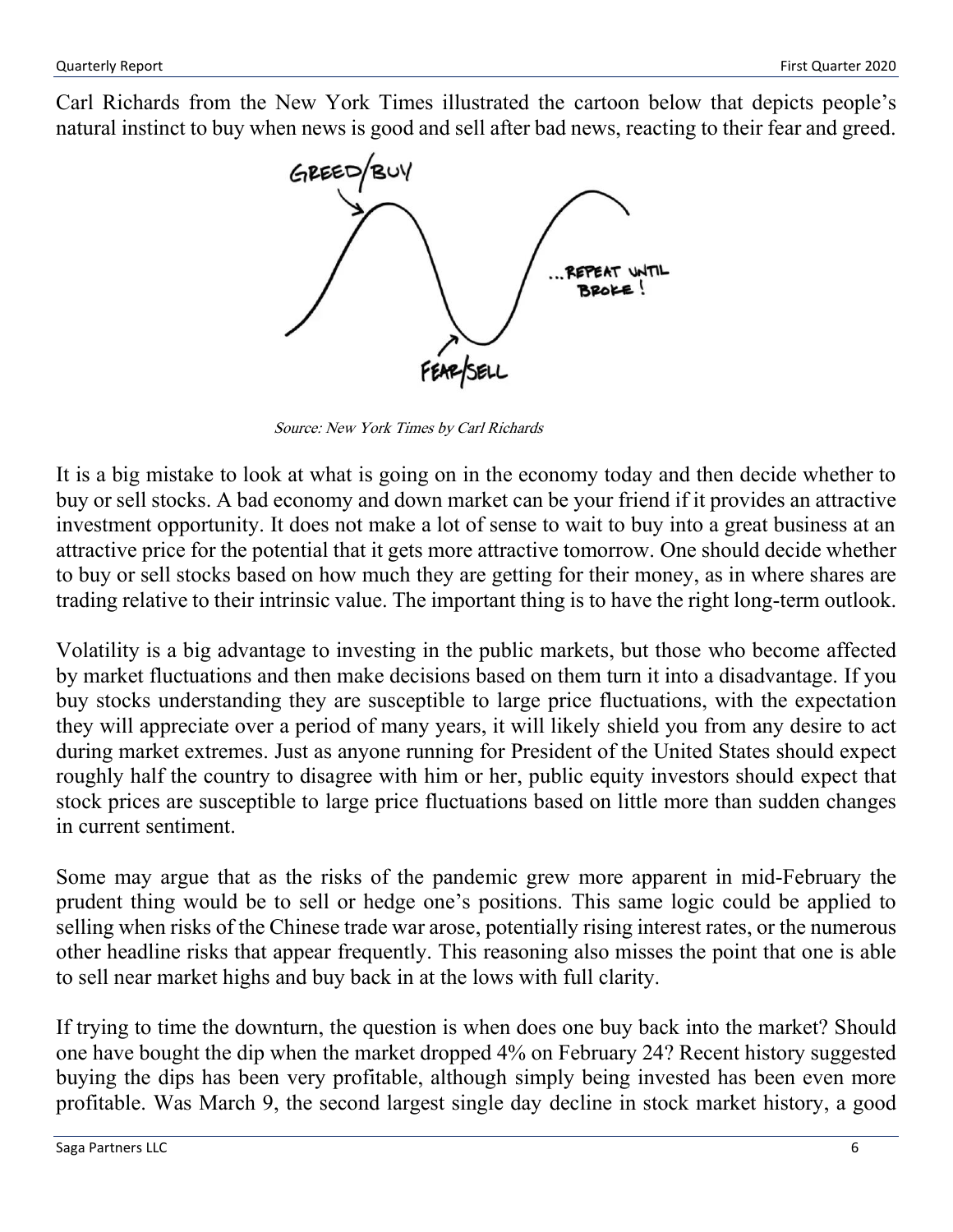time to get back in? Perhaps one was smart enough to buy back in at the bottom tick on March 23 or are they smart enough to foresee the bottom is still looming sometime in the future? All these questions go into our "too hard" pile. We have found that we are not any good at predicting or timing these market movements.

Maybe there does exist a token few investors that are talented market timers, better at knowing what people's emotions will be tomorrow than others, though we remain skeptical. Phil Fisher may have said it best, "I had seen enough of in an out trading, including some done by extremely brilliant people, that I knew that being successful three times in a row only made it that much more likely that the fourth time would end in disaster. The risks were considerably more than those involved in purchasing shares in companies I considered promising enough to want to hold them for many years of growth."

We know plenty of people who consider themselves to be long-term investors but will trade in and out of their favorite stocks. To help protect us from these natural human tendencies, we will always be market agnostic. We make our investing decisions not on where we think shares will trade next quarter or year but based on a bottom-up analysis of picking a few of the best returning opportunities we can find.

## Holding cash

Since we have no confidence in our ability to time the market, we rarely hold large cash balances in the Saga Portfolio. This is because we are simply trying to find the best opportunities available based on the information and prices we have today, and we are usually able to find enough attractive ideas that look better than holding cash.

In our 3Q18 investor letter we said:

"If anyone knows they will need cash within the next few years, investing in public equities is more of a speculative activity. We've probably hammered the point to death that anything can happen in the markets over the short term and you do not want to find yourself selling assets at fire sale prices.

Once you determine the amount of cash you may need to hold, the question is what to do with everything else. Cash is one of the worst performing asset classes over time. Holding excess cash is an active investment decision and strikes us as somewhat risky since it is certain to lose value. It does provide optionality if other assets can be bought at a cheaper price at some point in the future, however trying to time the market also seems risky to us and people that believe they have the foresight to do so are typically proved wrong."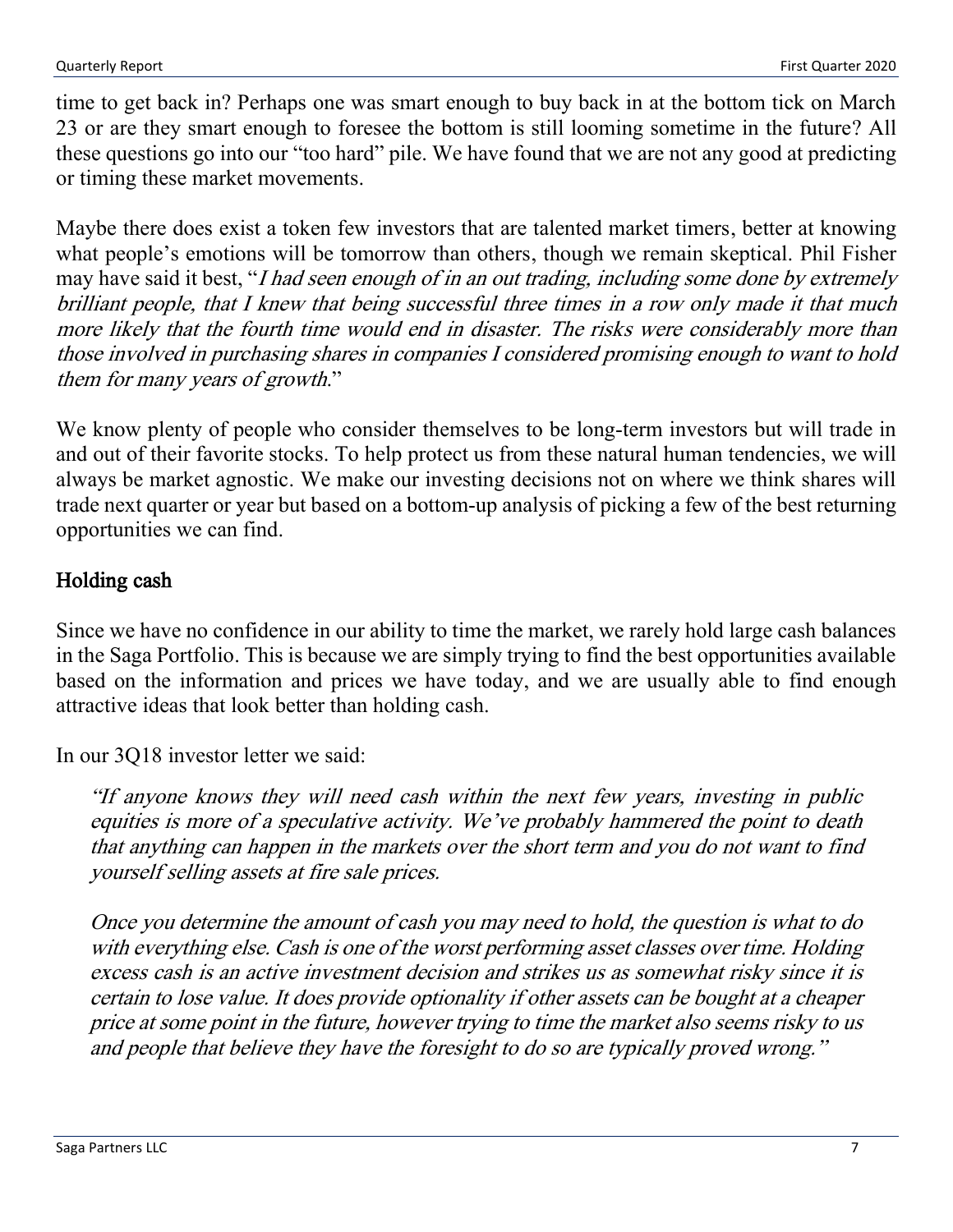It can't be stressed enough how important having an adequate cash emergency fund/security blanket is to endure difficult times of potentially lower income or unexpected expenses. The amount to set aside in liquid cash is dependent on one's regular ongoing expenses, any significant one-time expenses (think house, car, vacations, gifts), and reliability of future income.

This exercise is the same whether someone is in their 20s, 90s, a business, foundation, or any other type of entity. Always keep money you know you may need over the next few years in safe, liquid assets (i.e. cash or short-term bonds). It's all about what one's cash needs and cash sources will be going forward. This cash security blanket should be viewed separate from the assets that you set outside to grow in value over time. If you find that you do not have excess savings beyond this amount, owning publicly traded stocks becomes more of a speculative game.

For the assets set aside to grow wealth over the long-term, it is all about opportunity cost, as in what is the best available option to invest in today. We assume you want to invest in incomeproducing assets (stocks, bonds, real estate) versus non-producing assets (commodities like gold, art, jewelry, etc.). While some investors can be very good at investing in non-producing assets, this is not our area of expertise. The return of non-producing assets is always dependent on someone else paying you more for it in the future instead of the cash it generates over its life.

When considering the long-term returns of income-producing assets, cash rarely looks like an attractive investment. Holding excess cash when there are other attractive investment opportunities available is only admitting that we believe we have the ability to time the market. If we don't think we can time the market with all of our money, then why would we believe we can time the market with a smaller percent of our money?

Additionally, when holding excess cash balances, nearly any other income-producing assets will always look relatively more attractive than cash. If holding a lot of cash, it is possible we may lower our investing standards for a potential new company since its return will merely beat an asset that just sits there. We like the idea that for us to invest in a new company it must look relatively better than any of our existing ideas. We want each new idea to improve the quality of the portfolio as a whole.

This view may seem unconventional and is not shared by most other investment managers, but it seems riskier to hold something that is sure to lose value over time when we can find other assets that have a very high probability to grow in value. Why give the S&P 500 index any more of a chance to beat us by holding excess cash in an already difficult match up?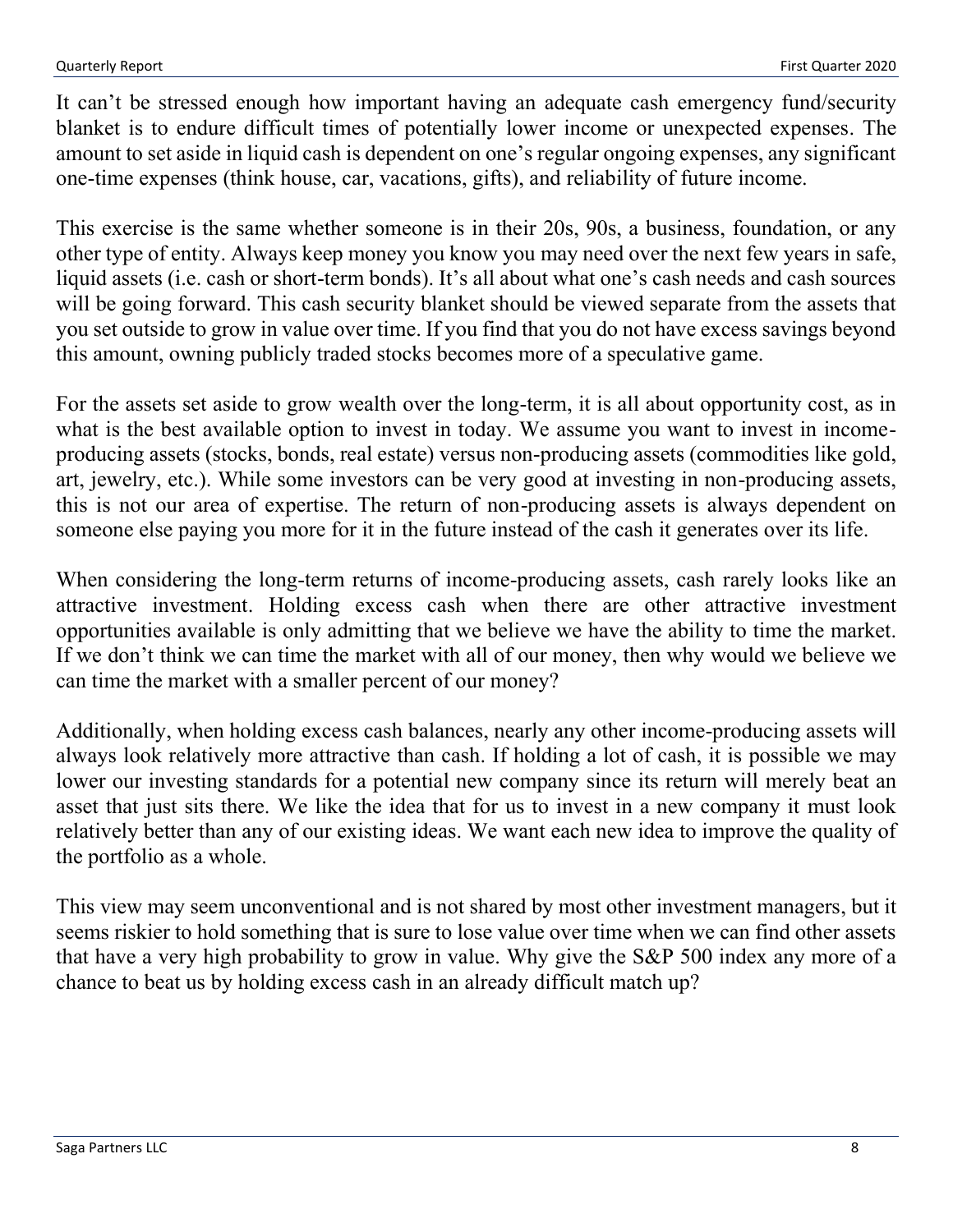## Investing opportunity costs, stocks versus bonds

We think we have made our views on market timing pretty clear. However, we do not want that to be confused with the statement that one should own stocks regardless of price. We will only invest in something if we believe the long-term expected return looks attractive. The price of an asset is the sole determinant of return when considering the cash flows it will generate over its life.

Stock prices can rise to the point where the long-term return outlook no longer looks attractive. This was the case near the peak of the dot-com bubble when the S&P 500 was trading at a 30- 40x P/E ratio (2-3% earnings yield) and long-term U.S. treasury bonds were yielding high single digit annual returns. If you bought the S&P 500 in March 2000 and held it for the subsequent 20 years to March 2020, you would have earned an annual return of 4.4% including dividends. If you bought the 20-year U.S. treasury, it would have earned a 6.8% annual return, providing over 2% in "alpha" annually by simply holding treasury bonds.

Beating the S&P 500 index by 2% annually has proven to be very difficult for the majority of mutual funds. Morningstar's mutual fund database has historical performance going back 15 years. There are 1,100 U.S.-focused equity mutual funds with a 15-year track record listed on Morningstar and only about 90 of them beat the index by more than 2% annually. This list does not include all the failed mutual funds that went out of business or stopped operating during this time. We estimate that beating the index by more than 2% a year over the long-term would likely put you in the top 5% of professional money managers. Simply buying U.S. treasuries near the peak of the dot-com bubble could have provided industry-leading results in a very competitive field.

The dot-com bubble was one of the few times in market history that long-term bonds looked relatively more attractive than buying the market index. We would like to think if stocks were trading at a valuation such as in the year 2000 with a 2-3% earnings yield and a 1% dividend yield while U.S. government securities were available at a 6-7% yield, we would choose the latter.

Today, however, is the complete opposite scenario. When looking across the investment landscape, stocks appear to be a no brainer when compared to bonds at current prices. Long-term U.S. treasuries yield less than 1%, investment grade bonds yield  $\sim$ 3%, and the S&P 500 has over a 2% dividend yield and was trading for  $18x 2019$  earnings ( $\sim 6\%$  earnings yield) at the end of the quarter. Certain sectors of the index were trading at even more attractive prices. 2020 earnings are sure to drop from the economic shutdown, but they will inevitably grow over the next 10 years.

Moving between stocks and bonds based on what you expect the long-term return of the asset to be is not market timing, it is value investing. If considering stocks, bonds, a commodity like gold, or cash at today's prices, stocks are an easy choice in our opinion.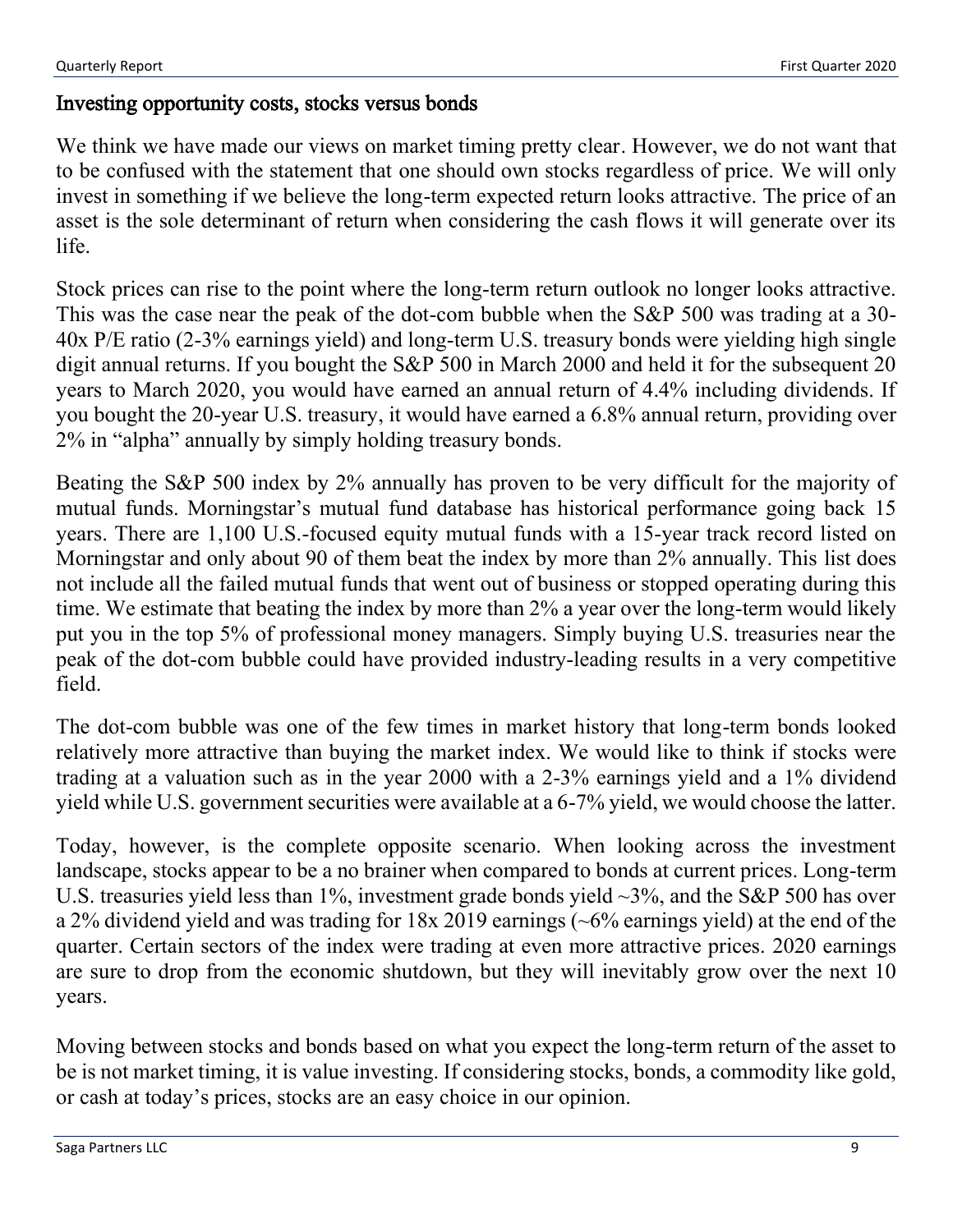### Portfolio commentary

We typically do not comment on quarterly changes in share prices (both favorable and unfavorable) since short term price swings are largely random, distracting, and can even be misleading. That practice may look convenient given the price of nearly all our holdings fell significantly during the month of March, some even falling by more than 50% at their lows.

A panic, crisis, or recession occurring does not impact how we manage the Saga Portfolio by any means. During a downturn, we do not rotate from low quality companies into higher quality, or cyclical to non-cyclical, or from an out of favor industry into a more favorable industry, etc. At any part of the market cycle, we only own companies that meet our investing criteria with the expectation that we would be happy to own them throughout a downturn.

During such steep selloffs, we must assess if the new market price more accurately reflects a much worse future than previously believed or if it provides a more attractive price at a larger discount to intrinsic value than before. While we obviously do not welcome pandemics, economic declines, terrorist attacks, or any other type of potential harm, it is not unusual that during times of fear and panic certain stocks may fall to prices that provide a very attractive buying opportunity. Last quarter we were able to buy two new companies and reallocate to certain holdings where the price-to-value ratio became much more attractive. It is our expectation that the Portfolio's overall long-term returns will be stronger because of the market selloff, but only time will tell.

Companies and their earnings power will be impacted by the pandemic and social distancing measures to varying degrees. Some will be harmed significantly and may not survive, some will see demand decline temporarily as in any recession, and a few will even benefit. The adverse impact to airlines, cruise lines, brick and mortar department stores, and hospitality focused businesses, may be longer-lasting while those related to e-commerce or cloud-based internet services may benefit. Our job is to incorporate the current events that may have a lasting impact to a company's earnings power and evaluate whether the current price (regardless of where it traded last week, month, or year) looks attractive going forward.

While no one really knows how much the economy will contract or how long this recession will last, it is unlikely that we are about to enter a new world order that will permanently change life as we know it. Eventually some sort of normal will return, people will likely have the same basic wants and needs, and companies will be there to satisfy those needs.

We believe that the companies we own are exceptional, led by high caliber managers, and have strong futures. In many cases they will benefit during a downturn from their strong market position as competitors struggle and they win market share in the inevitable recovery.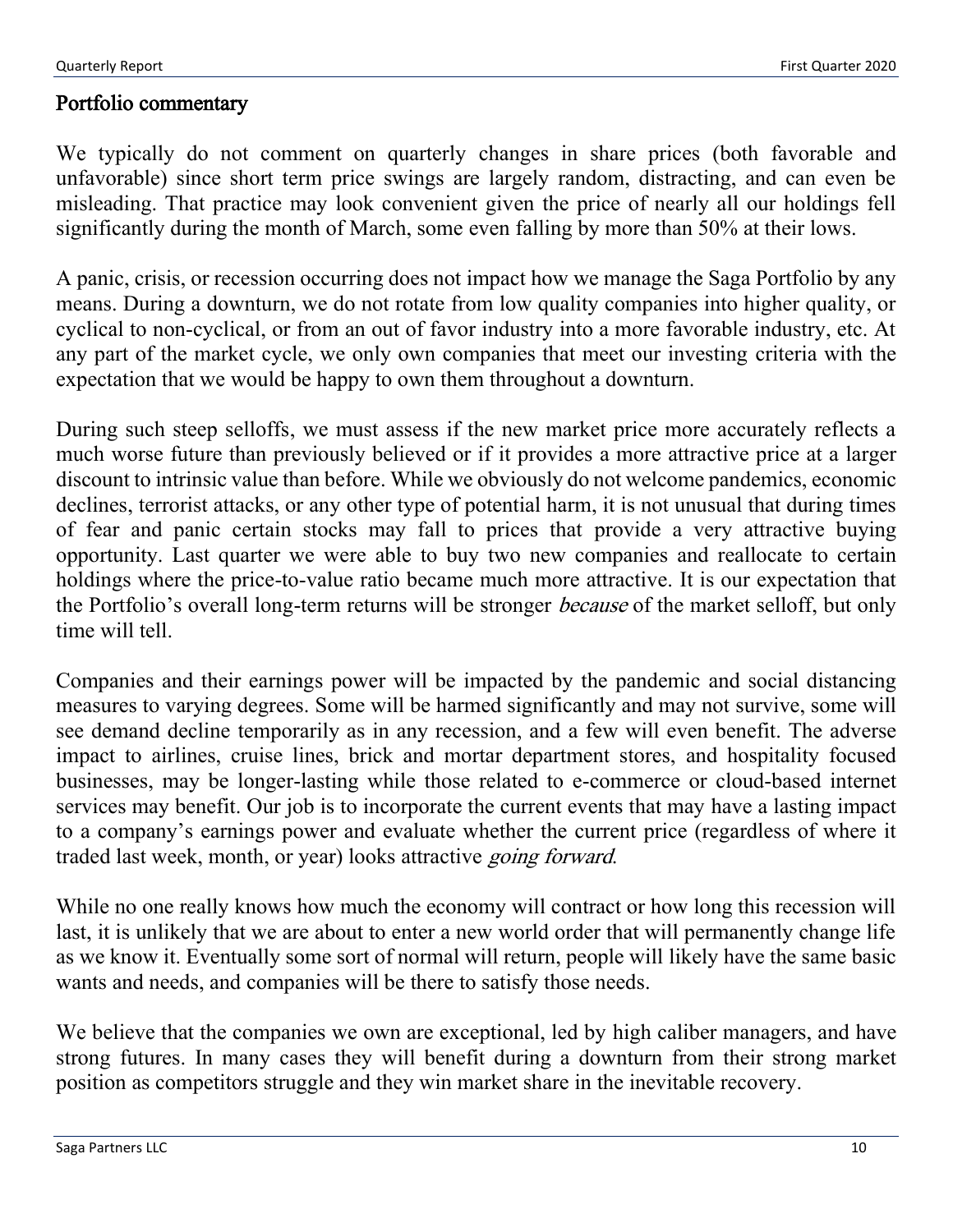## **Conclusion**

When fear and negativity dominate the headlines, an excerpt from Matt Ridley's 2015 book *The* Evolution of Everything seems appropriate to end on a more positive note:

"There are two ways to tell the story of the twentieth century. You can describe a series of wars, revolutions, crises, epidemics, financial calamities. Or you can point to the gentle but inexorable rise in the quality of life of almost everybody on the planet: the swelling of income, the conquest of disease, the disappearance of parasites, the retreat of want, the increasing persistence of peace, the lengthening of life, the advances in technology…It is surely gloriously obvious that the world was a much, much better place than it had ever been. Yet read the newspapers and you would think we had lurched from disaster to disaster and faced a future of inevitable further disaster…I could not quite reconcile in my mind this strange juxtaposition of optimism and pessimism. In a world that delivers an endless supply of bad news, people's lives get better and better."

It is no question the world is facing a significant challenge that it will need to overcome. Despite these challenges, it is optimism that will likely pay dividends over the long-term. This is not some naïve view; it is backed by historical data. Even though future success is never guaranteed (ask the dinosaurs), we think a more sanguine future is the probable outcome.

We do not know if we have reached the market bottom and we never will. We continue to comb through the markets for companies that meet our investing criteria and sometimes a near-term crisis can provide an opportunity for us to reallocate to more attractive opportunities.

We could not be more grateful to our investors for being long-term in their thinking and allowing us to manage the Portfolio to the best of our abilities during any selloffs and more volatile times. None of our investors called during the steepest decline in the history of the stock market in fear or panic, and in fact, a few added to their accounts. We have spoken with several investors in recent weeks who were curious to hear our thoughts on the current situation as everyone is trying to decipher the long-term implications of this dynamic situation. We are always available to answer any questions or to simply catch up.

We try our best to outline the Saga Portfolio's strategy so investors understand how we think and manage their money. A strong investor base aligned with our philosophy is a true competitive advantage in the investment management business. We would love to continue to grow with other like-minded investors. If you know someone that may potentially be interested in a strategy like the Saga Portfolio, feel free to forward on our information.

Sincerely,

Joe Frankenfield, CFA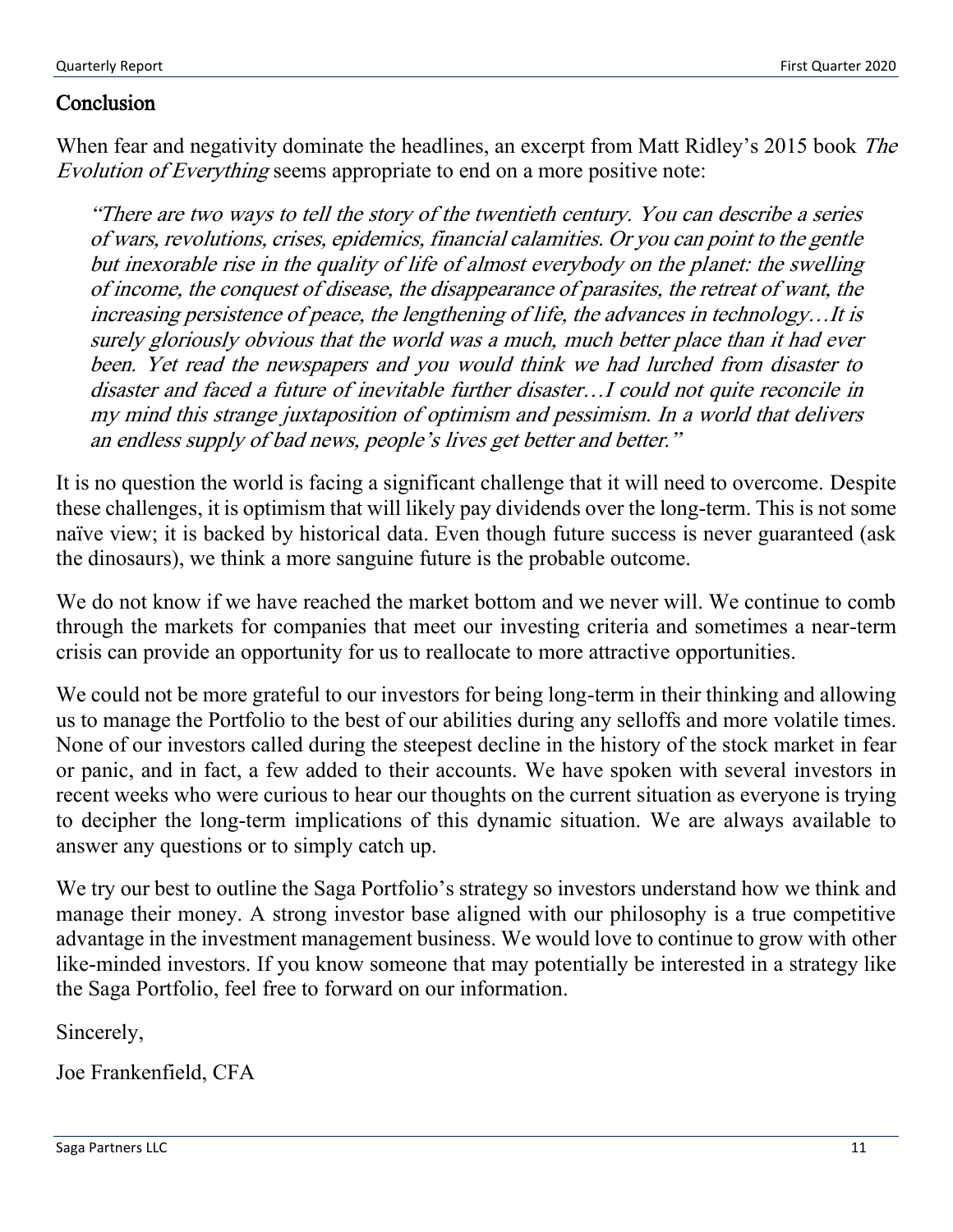# DISCLOSURES & DISCLAIMERS

This document should not be the basis of an investment decision. An Investment decision should be based on your customary and thorough due diligence procedures, which should include, but not be limited to, a thorough review of all relevant offering documents as well as consolation with legal, tax and regulatory experts. Any person subscribing for an investment must be able to bear the risks involved and must meet the particular fund's or account's (each a "Fund" and, collectively, "Funds") suitability requirements. Some or all alternative investment programs may not be suitable for certain investors. No assurance can be given that any Fund will meet its investment objectives or avoid losses. A discussion of some, but not all, of the risks associated with investing in the Funds can be found in the Funds' private placement memoranda, subscription agreement, limited partnership agreement, articles of association, investment management agreement or other offering documents as applicable (collectively the "Offering Documents"), among those risks, which we wish to call to your attention, are the following:

Future looking statements, Performance Date: The information in this report is NOT intended to contain or express exposure or concentration recommendations, guidelines or limits applicable to any Fund. The information in this report does not disclose or contemplate the hedging or exit strategies of the Funds. All information presented herein is subject to change without notice. While investors should understand and consider risks associated with position concentrations when making an investment decision, this report is not intended to aid an investor in evaluating such risk. The terms set forth in the Offering Documents are controlling in all respects should they conflict with any other term set forth in other marketing materials, and therefore, the Offering Documents must be reviewed carefully before making an investment and periodically while an investment is maintained. Statements made in this release include forward-looking statements. These statements, including those relating to future financial expectations, involve certain risks and uncertainties that could cause actual results to differ materially from those in the forward-looking statements. Unless otherwise indicated, Performance Data is presented unaudited, net of actual fees and other fund expenses (i.e. legal and accounting and other expenses as disclosed in the relevant Fund's Offering Documents"), and with dividends re invested. Since actual fees and expenses have been deducted, specific performance of any particular capital account may be different than as reported herein. Due to the format of data available for the time periods indicated, both gross and net returns are difficult to calculate precisely and the actual performance of any particular investor in a Fund may be different than as reported herein. Accordingly, the calculations have been made based on a number of assumptions. Because of these limitations, the performance information should not be relied upon as a precise reporting of gross or net performance, but rather merely a general indication of past performance. The performance information presented herein may have been generated during a period of extraordinary market volatility or relative stability in the particular sector. Accordingly, the performance is not necessarily indicative of results that the Funds may achieve in the future. In addition, the foregoing results may be based or shown on an annual basis, but results for individual months or quarters within each year may have been more favorable or less favorable than the results for the entire period, as the case may be. Index information is merely to show the general trend in the markets in the periods indicated and is not intended to imply that the portfolio of any Fund was similar to the indices in either composition or element of risk. This report may indicate that it contains hypothetical or actual performance of specific strategies employed by The Adviser, such strategies may comprise only a portion of any specific Fund's portfolio, and, therefore, the reported strategy level performance may not correspond to the performance of any Fund for the reported time period.

Investment Risks: The Funds are speculative and involve varying degrees of risk, including substantial degrees of risk in some cases, which may result in investment losses. The Funds' performance may be volatile. The use of a single advisor could mean lack of diversification and, consequently, higher risk. The Funds may have varying liquidity provisions and limitations. There is no secondary market for investors' interests in any of the Funds and none is expected to develop.

Not Legal, Accounting or Regulatory Advice: This material is not intended to represent the rendering of accounting, tax, legal or regulatory advice. A change in the facts or circumstances of any transaction could materially affect the accounting, tax, legal or regulatory treatment for that transaction. The ultimate responsibility for the decision on the appropriate application of accounting, tax, legal and regulatory treatment rests with the investor and his or her accountants, tax and regulatory counsel. Potential investors should consult, and must rely on their own professional tax, legal and investment advisors as to matters concerning the Fund and their investments in the Fund. Prospective investors should inform themselves as to: (1) the legal requirements within their own jurisdictions for the purchase, holding or disposal of investments; (2) applicable foreign exchange restrictions; and (3) any income and other taxes which may apply to their purchase, holding and disposal of investments or payments in respect of the investments of a Fund.

The S&P 500 Index is an unmanaged index of 500 widely held common stocks. The S&P Index is not available for investment, and the returns do not reflect deductions for management fees or other expenses.